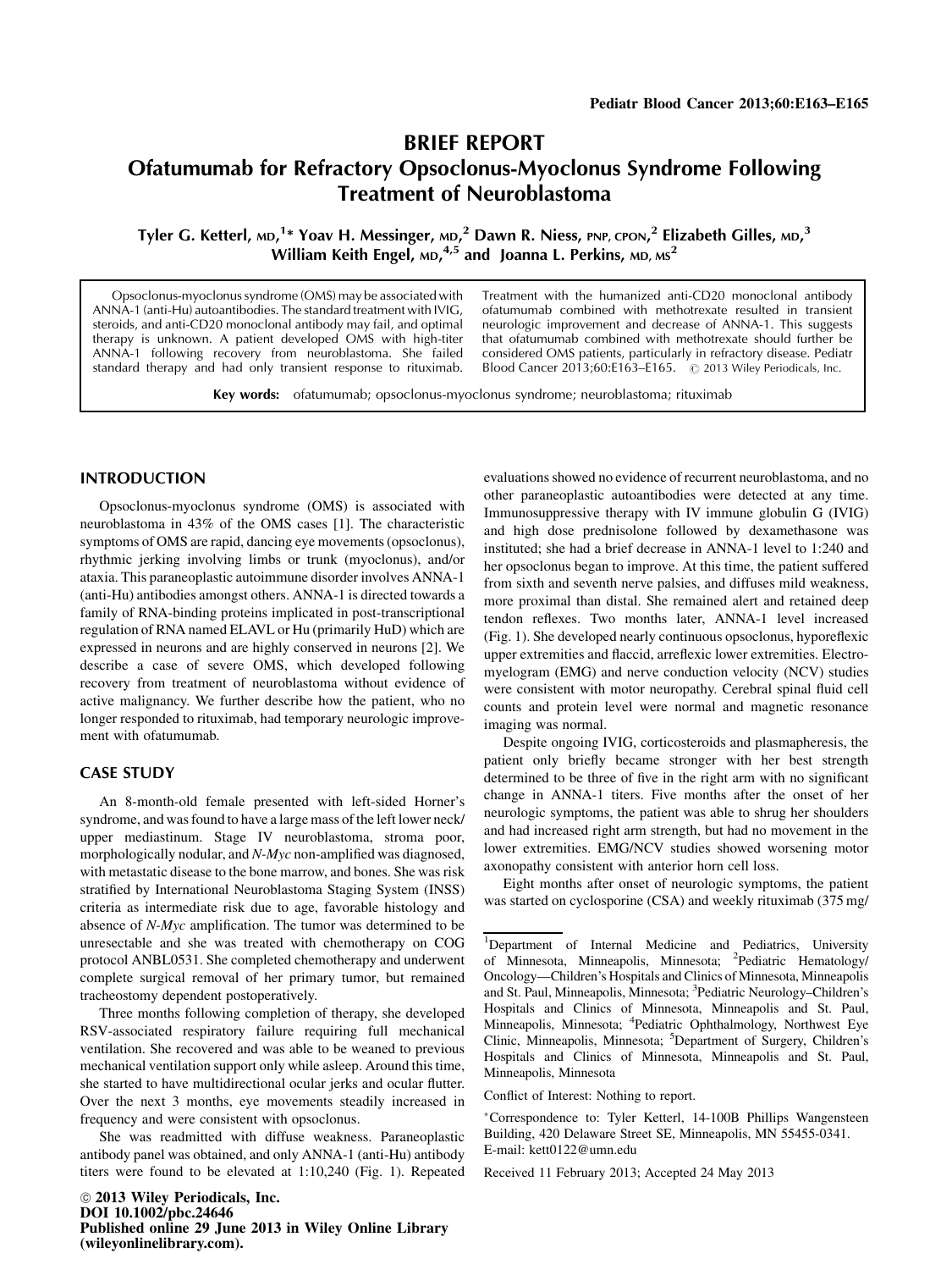

Fig. 1. Longitudinal immunotherapy and antibody titer data. A: Anti-Neuronal Nuclear Antibody Titer levels as compared over time. There is a clear decrease in the antibody titer in relationship to the initiation of ofatumumab. B: Types and duration of chemotherapy and immunotherapy.

 $m<sup>2</sup>$  for 8 doses), followed by monthly maintenance (375 mg/m<sup>2</sup>). This resulted in transient improvement with improved strength, right side better than left and corresponding transient decline of ANNA-1 from a peak of 1:15,360 to 1:1,920 (Fig. 1). On rituximab and CSA, her neurologic status again worsened, with bilateral sixth nerve palsies, minimal volitional movement and a near absent blink, markedly worse EMG/NCV consistent with a profound motor axonopathy with increased ANNA-1 to 1:122,880 (Fig. 1).

Given worsening neurologic symptoms, ofatumumab was started (120 mg/m<sup>2</sup> initial dose, followed by 1,000 mg/m<sup>2</sup> weekly) and enteral (G-tube) methotrexate (15 mg/m<sup>2</sup>/week). She tolerated treatment well without significant toxicity. She initially had improved motor function, was able to wiggle her hips and upper legs from side to side, and was able to manipulate a switch with her right knee. Neurologic improvement coincided with a significant decrease in ANNA-1 titer to 1:15,360. This was again transient, and neurologic decline was associated with increase in ANNA-1 titer to

1:30,720 (Fig. 1). Ofatumumab therapy was discontinued after 16 doses due to the development of anaphylaxis. A trial of cyclophosphamide (1,000 mg/m<sup>2</sup>/dose IV) was instituted, but discontinued after two doses due to hematologic, and infectious toxicities and lack of clinical improvement.

# **DISCUSSION**

The diagnosis of OMS was based on the clinical presentation of opsoclonus followed by motor axonopathy leading to severe motor regression, the association with neuroblastoma and development of high-titer ANNA-1 (anti-Hu) antibodies [1–4]. Without the classic myoclonus and ataxia typically associated with neuroblastoma, as well as the unusual association of cranial nerve palsies and hyporeflexive neuropathy with opsoclonus, this case represents an atypical, non-classic presentation of OMS. However, unique to this case is the development of OMS following recovery from treatment